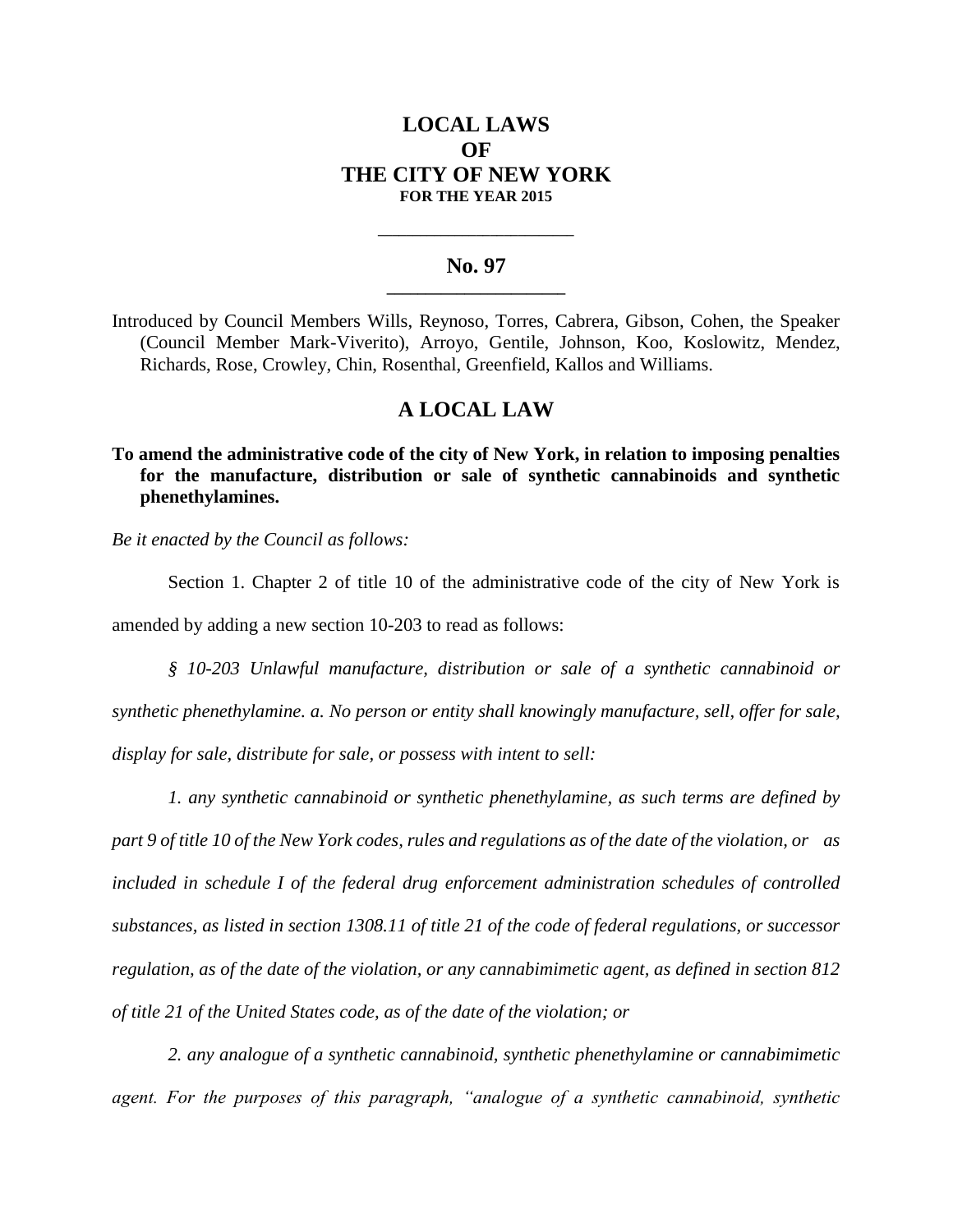*phenethylamines or cannabimimetic agent" means a substance that has a chemical structure that is substantially similar to the chemical structure of a substance described in paragraph 1 of this subdivision and has a stimulant, depressant, or hallucinogenic effect on the central nervous system that is substantially similar to or greater than the stimulant, depressant, or hallucinogenic effect on the central nervous system of such a substance described in paragraph 1 of this subdivision; or*

*3. any substance commonly known as synthetic marijuana, K-2 or bath salts, including but not limited to a substance so identified as an embargoed product by order of the commissioner of the department of health and mental hygiene, that is represented as being intended for human consumption. Evidence of representations that a substance commonly known as synthetic marijuana, K-2 or bath salts is intended for human consumption may include, but is not limited to, oral, visual or written representations by the manufacturer, distributor or seller about the substance with regard to its nature, use or effect; or*

*4. any purported synthetic drug. In any proceeding commenced in connection with an alleged violation of this paragraph, it shall be necessary to prove that the purported synthetic drug was represented to be a substance described in paragraph 1, 2 or 3 of this subdivision; provided, however, that it shall not be a defense to prosecution under this section that the accused believed the purported synthetic drug to be such a substance. For the purposes of this subdivision, the term "purported synthetic drug" means a substance that, by dosage unit appearance, including color, shape and size, and by a representation, is represented to be a substance described in paragraph 1, 2 or 3 of this subdivision. Evidence of such a representation may include, but is not limited to, oral, visual or written representations by the manufacturer, distributor or seller about the substance with regard to:*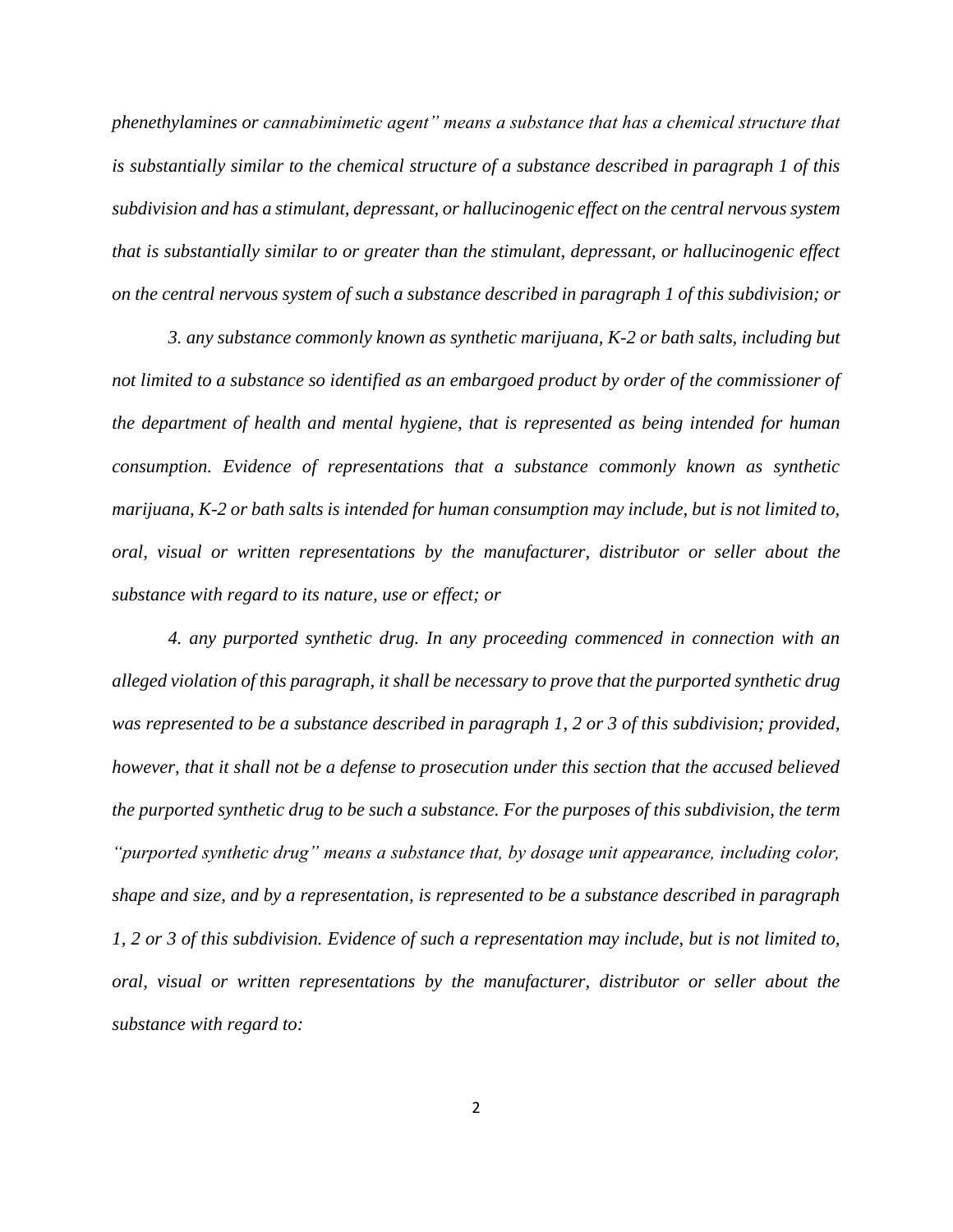*(a) its price, nature, use or effect as a substance described in paragraph 1, 2 or 3 of this subdivision; or*

*(b) its packaging in a manner normally used for substances described in paragraph 1, 2 or 3 of this subdivision.*

*b. Possession of ten or more packets, individual containers or other separate units of a substance described in subdivision a of this section is presumptive evidence that the possessing person or entity is distributing such substance for sale or possesses such substances with intent to sell.*

*c. Any person or entity that violates subdivision a of this section shall be guilty of a misdemeanor punishable by a fine of not more than \$5,000 or imprisonment of up to one year, or both.*

*d. In addition to the penalties prescribed in subdivision c of this section, any person or entity that violates subdivision a of this section shall be liable for a civil penalty of not less than \$1,000 and not more than \$10,000 recoverable in a proceeding before any tribunal established within the office of administrative trials and hearings or within any agency of the city of New York designated to conduct such proceedings, provided that upon the first such violation, and any other such violations by the same person or entity on the same day as such first violation, such person or entity shall be liable for a civil penalty of not less than \$500 and not more than \$5,000 if such violation is not in conjunction with the commission of any crime other than possession, manufacture, distribution or sale of any synthetic cannabinoid, synthetic phenethylamine, or other substance described in subdivision a of this section. The manufacture, distribution, sale, offer for sale, display for sale, or possession with intent to sell of each packet, individual container or other separate unit of substance described in subdivision a of this section shall constitute a separate*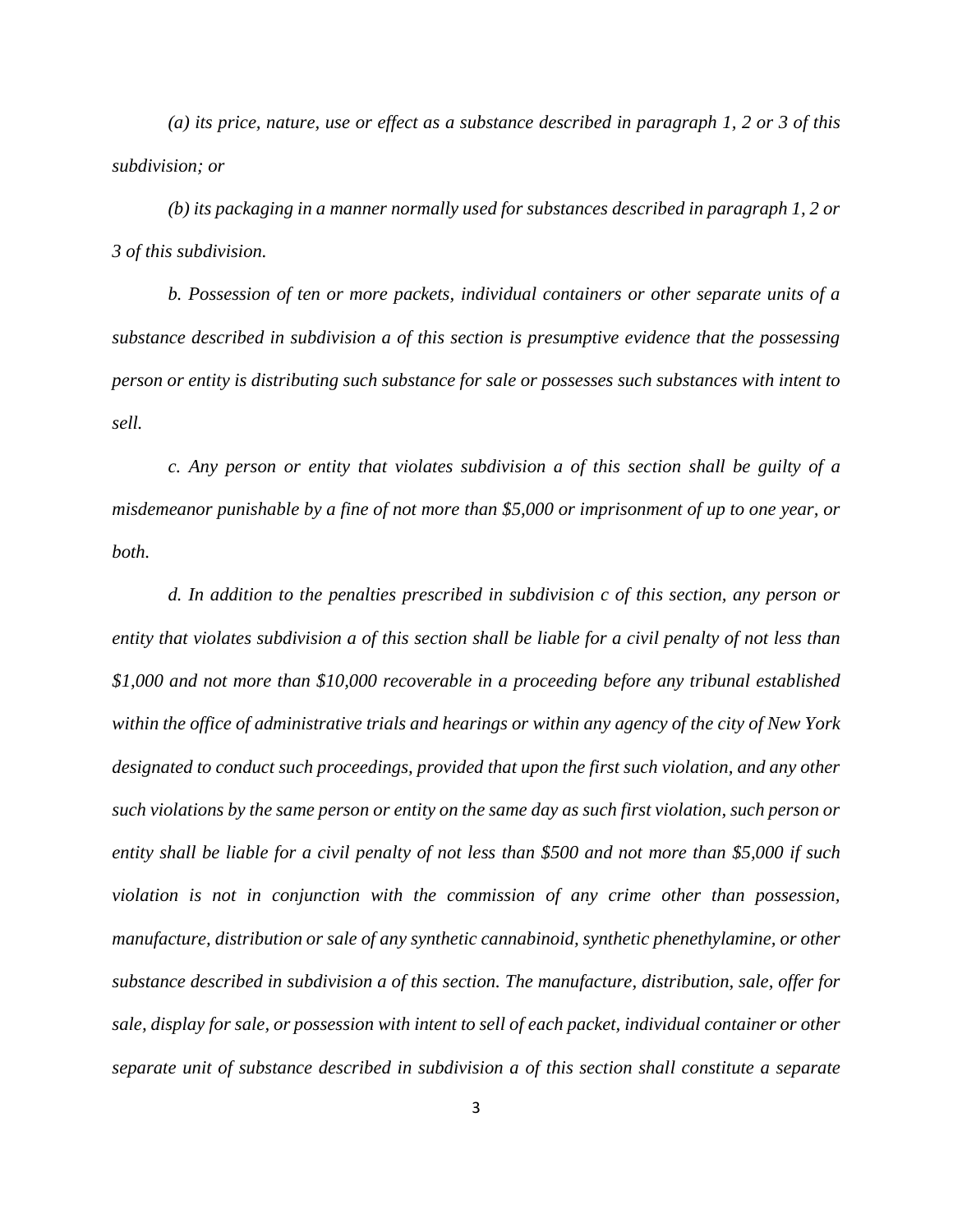*violation under this subdivision, with a maximum civil liability of \$50,000 for violations in a day for a single person or entity under this subdivision.* 

*e. Any police officer, or sheriff, undersheriff, or deputy sheriff of the city of New York, or any peace officer acting pursuant to his or her special duties may enforce the provisions of this section. A proceeding to recover any civil penalty authorized pursuant to subdivision d of this section shall be commenced by the service of a notice of violation returnable to any tribunal established within the office of administrative trials and hearings or within any agency of the city of New York designated to conduct such proceedings. The notice of violation or copy thereof when filled in and served shall constitute notice of the violation charged.*

*f. Whenever a police officer, or sheriff, undersheriff, or deputy sheriff of the city of New York, or any peace officer acting pursuant to his or her special duties, discovers any substance described in subdivision a being possessed in a manner that violates such subdivision, such officer is authorized and empowered to seize and take possession of such substance, which shall be destroyed or used either for law enforcement purposes or for evidentiary purposes in connection with any enforcement proceeding conducted pursuant to this section.*

*g. In any proceeding commenced pursuant to this section, it shall be no defense that the substance's packaging or other representation states or indicates that the substance is not intended for human consumption.*

§ 2. Subdivision (b) of section 11-4023 of the administrative code of the city of New York, as added by local law number 97 for the year 2013, is amended to read as follows:

(b) The following acts shall serve as the basis for a sealing order pursuant to this section:

(1) the violation of subdivisions a or b of section 11-1303 of this title or section 17-703 or 20-202 of the code on at least two occasions within a three-year period; or